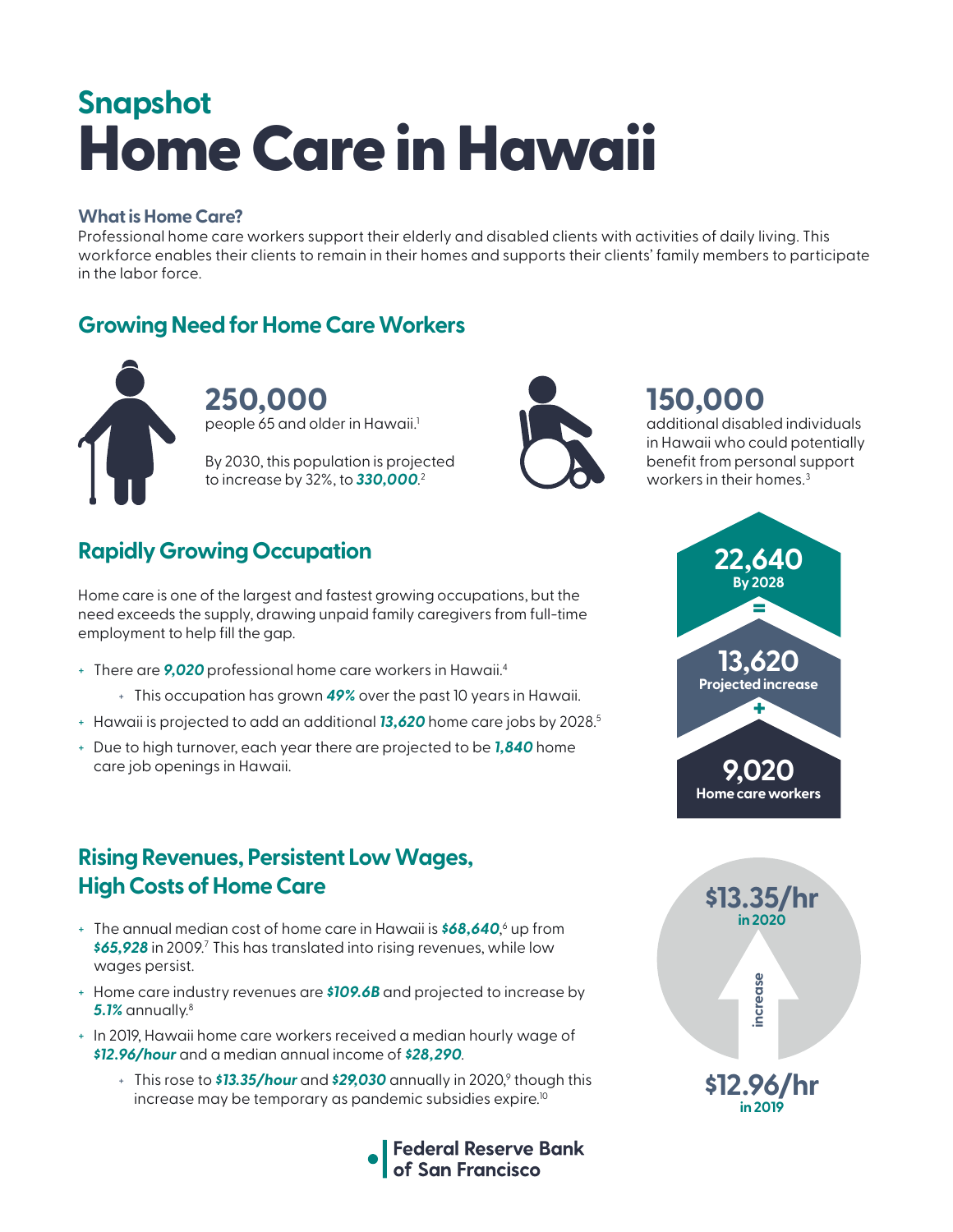# **Worker Demographics**

The Hawaii home care workforce is disproportionately composed of women of color and immigrant women. Their median age is 48. $<sup>11</sup>$ </sup>



### **Economic Impacts and Racial & Ethnic Disparities**

Recruitment and retention of workers in this rapidly growing occupation can help support the Hawaii economy.

- + Professional home care workers help family members-especially women-to remain in the workforce,<sup>12</sup> but many families are waiting to receive this support.
- + Studies have found that raising wages for home care workers leads to lower costs from reduced turnover and from workers' reliance on public safety net programs.<sup>13</sup>
- + Low wages result in thousands of Hawaii home care workers living in poverty: 14